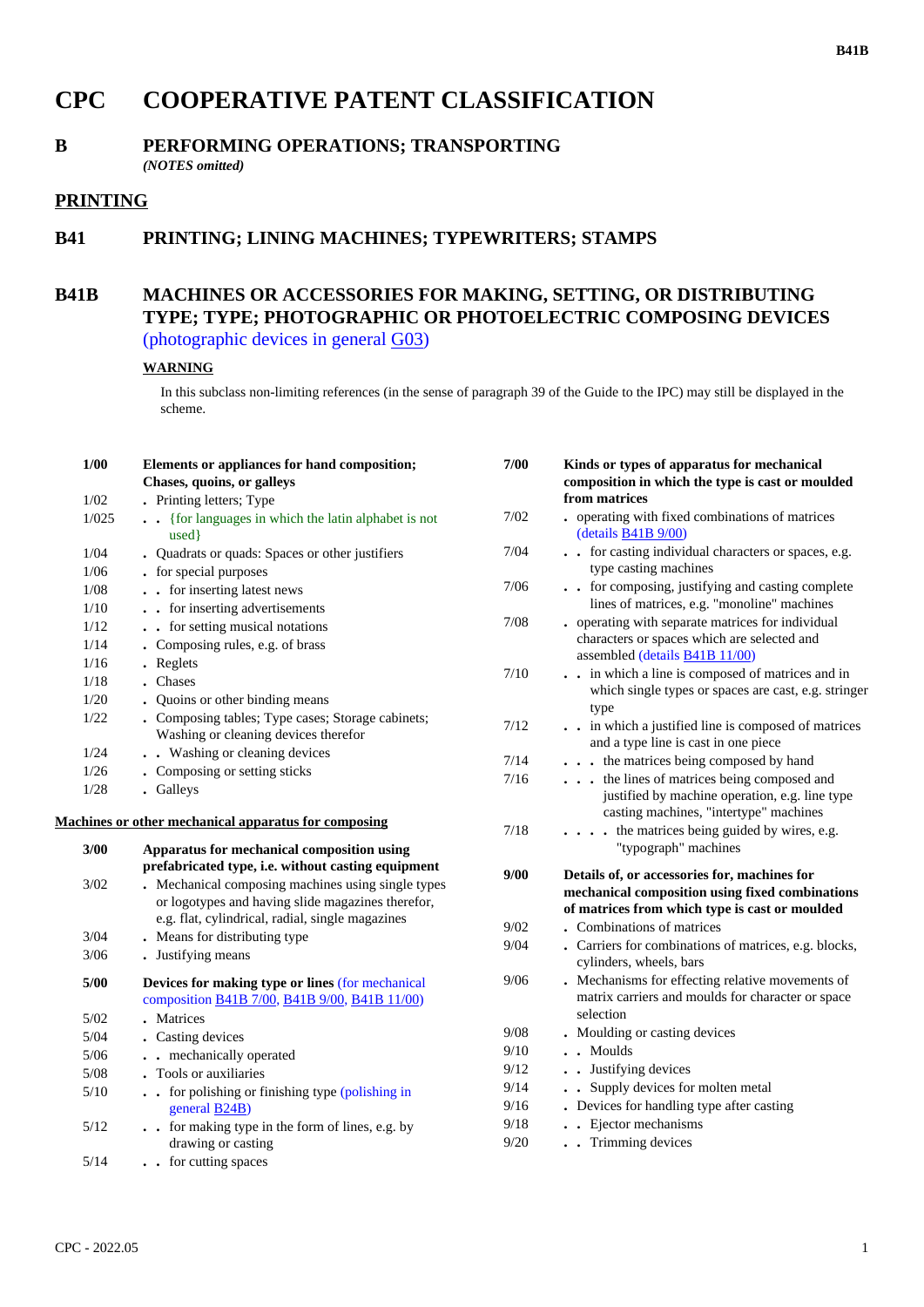| 11/00 | Details of, or accessories for, machines for                                                               |
|-------|------------------------------------------------------------------------------------------------------------|
|       | mechanical composition using matrices for                                                                  |
|       | individual characters which are selected and                                                               |
|       | assembled for type casting or moulding                                                                     |
| 11/02 | Matrices                                                                                                   |
| 11/04 | . Space bands                                                                                              |
| 11/06 | Storage devices for matrices or space bands                                                                |
| 11/08 | Magazines for matrices<br>$\ddot{\phantom{a}}$                                                             |
| 11/10 | . . for composing by hand                                                                                  |
| 11/12 | . Attachment of magazines to machines;                                                                     |
|       | Magazine-selection or magazine-shift                                                                       |
|       | mechanisms (controlling selection or shifting<br>B41B 27/42)                                               |
| 11/14 | . . with escapement devices                                                                                |
| 11/16 | . . Boxes for space bands; Escapements or guides for<br>releasing space bands                              |
| 11/18 | Devices or arrangements for assembling matrices                                                            |
|       | and space bands (control devices therefor<br>B41B 27/44)                                                   |
| 11/20 | . Assembler guide channels                                                                                 |
| 11/22 | • Assembler cover plates or framework                                                                      |
| 11/24 | • Belt conveyors co-operating with assembler                                                               |
|       | guides                                                                                                     |
| 11/26 | Devices for feeding or guiding space bands into<br>association with matrices                               |
| 11/28 |                                                                                                            |
|       | . Star wheels or other stacking devices for matrices<br>and space bands; Guides associated therewith       |
| 11/30 | Assembler elevators or associated mechanisms,                                                              |
|       | e.g. braking devices, retaining pawls, line                                                                |
|       | resistants, delivery slides                                                                                |
| 11/32 | . Transfer channels or line-delivery carriages                                                             |
| 11/34 | First elevators or associated mechanisms                                                                   |
| 11/36 | . . for presenting matrices or space bands directly to<br>moulds                                           |
| 11/38 | Devices for aligning or clamping lines of matrices<br>and space bands                                      |
| 11/40 | . . Jaw clamps; Operating devices therefor                                                                 |
| 11/42 | $\cdots$ for quadding and centering                                                                        |
| 11/44 | $\cdots$ for justifying                                                                                    |
| 11/46 | • Aligning devices                                                                                         |
| 11/48 | • Cleaning devices for aligning jaws (cleaning<br>matrices <b>B41B</b> 11/96)                              |
| 11/50 | . Vice frames; Devices for releasing or locking                                                            |
| 11/52 | . Moulding or casting devices or associated                                                                |
|       | mechanisms                                                                                                 |
| 11/54 | . Moulds: Liners therefor                                                                                  |
| 11/56 | . Mould wheels; Slides or driving gear therefor                                                            |
| 11/58 | . with locking wedges                                                                                      |
| 11/60 | . . adjustable or removable                                                                                |
| 11/62 | . with interchangeable moulds                                                                              |
| 11/64 | with a series of moulds and mechanism for<br>selecting individual moulds                                   |
| 11/66 | mounted on reciprocable carriages                                                                          |
| 11/68 | with provision for adjusting length or width of<br>$\ddot{\phantom{1}}$<br>slot; with a plurality of slots |
| 11/70 | for casting type-bars of special form, e.g. with<br>$\ddot{\phantom{0}}$<br>projections                    |
| 11/72 | Devices for trimming type-bars; Cleaning devices<br>for trimming knives; Ejectors for type-bars            |
| 11/74 | Devices for supplying molten metal<br>$\ddot{\phantom{a}}$                                                 |
| 11/76 | Pots (melting pots for casting stereotype plates                                                           |
|       | <b>B41D 3/20)</b>                                                                                          |
| 11/78 | movable towards and away from mould                                                                        |

| 11/80<br>11/82 | with stirrers or means for removing dross<br>. associated with mechanisms for introducing |
|----------------|-------------------------------------------------------------------------------------------|
|                | metal in solid form                                                                       |
| 11/84          |                                                                                           |
|                | . Throats or mouthpieces; Wipers for<br>mouthpieces                                       |
| 11/86          | . Heaters for pots; Temperature-control                                                   |
|                | devices                                                                                   |
| 11/88          | . Pumps; Stop-motions or safety devices therefor                                          |
| 11/90          | Arrangements or devices for distributing matrices or                                      |
|                | space bands after casting or moulding                                                     |
| 11/92          | • Second elevators                                                                        |
| 11/94          | . Screw conveyors                                                                         |
| 11/96          | . Devices for cooling or cleaning matrices                                                |
|                | Photographic or photoelectronic composing devices                                         |
| 13/00          | Equipment specially adapted for photographing                                             |
|                | mounted characters or the like, e.g.                                                      |
|                | advertisements, lines                                                                     |
| 13/02          | . the characters being composed or mounted by hand,                                       |
|                | and photographed simultaneously                                                           |
| 13/04          | . . with means for justifying                                                             |
| 13/06          | . by elastic or extensible type-line carriers                                             |
| 13/08          | by optical line correction                                                                |
| 13/10          | . the characters being progressively photographed one                                     |
|                | by one                                                                                    |
|                |                                                                                           |
| 15/00          | Photographic composing machines with movable<br>character carriers for composing lines of |
|                | characters prior to photography                                                           |
| 15/02          | with means for photographing complete lines                                               |
| 15/04          | . . and with carriers for individual characters                                           |
| 15/06          | . . and with carriers for complete sets of characters,                                    |
|                | e.g. slidable elongated members, rotary wheels                                            |
| 15/08          | . with means for photographing composed characters                                        |
|                | in succession                                                                             |
| 15/10          | . Details                                                                                 |
| 15/12          | . Character carriers; Cleaning devices therefor                                           |
| 15/14          | . with a single character, or with combinations of                                        |
|                | different styles of a single character                                                    |
| 15/16          | with combinations of different characters                                                 |
| 15/18          | with parts of characters for building up<br>$\ddot{\phantom{0}}$                          |
|                | complex characters, e.g. oriental characters                                              |
| 15/20          | . Devices for handling or storing character carriers                                      |
| 15/22          | Magazines<br>$\ddot{\phantom{0}}$                                                         |
| 15/24          | . . for justifying purposes                                                               |
| 15/26          | for repeating a character<br>$\ddot{\phantom{0}}$<br>$\ddot{\phantom{0}}$                 |
| 15/28          | $\bullet$ Photographic devices (in general $G(03)$                                        |
| 15/30          | • Composing cameras<br>$\blacksquare$                                                     |
| 15/32          | . Film-handling mechanisms                                                                |
| 15/34          | Adjusting enlargement or register; Correcting                                             |
|                | exposure time                                                                             |
| 17/00          | Photographic composing machines having fixed or                                           |
|                | movable character carriers and without means for                                          |
|                | composing lines prior to photography                                                      |
| 17/02          | with manually-adjustable character carriers to                                            |
|                | enable characters to be photographed in succession                                        |
| 17/04          | with a carrier for all characters in at least one fount                                   |
| 17/06          | - with an adjustable carrier                                                              |
| 17/08          | . with a fixed carrier                                                                    |
| 17/10          | - with a continuously-movable carrier                                                     |
| 17/12          | . with means for moving the optical path for                                              |
|                | photographing characters, e.g. intermittently                                             |
| 17/14          | • continuously                                                                            |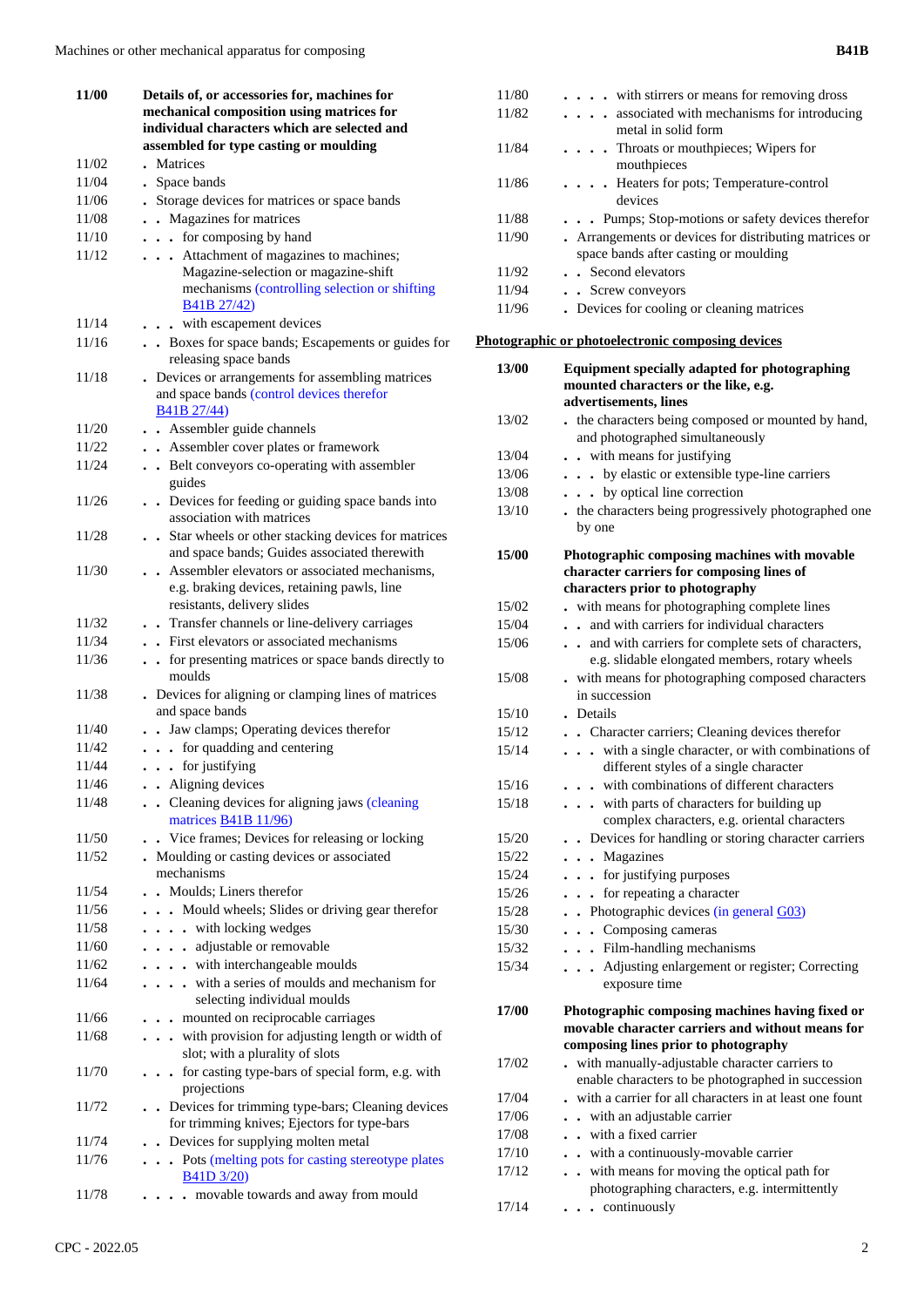| 17/16          | with means for moving the film in its plane for<br>photographing characters in succession                               |
|----------------|-------------------------------------------------------------------------------------------------------------------------|
| 17/18          | . Details                                                                                                               |
| 17/20          | . Character carriers; Cleaning devices therefor                                                                         |
| 17/22          | with a single character; with a single character<br>$\cdots$<br>in more than one style                                  |
| 17/24          | . . with all characters                                                                                                 |
| 17/26          | $\ldots$ on belts                                                                                                       |
| 17/28          | $\cdots$ on polygonal rods                                                                                              |
| 17/30          | on a sheet of square or rectangular shape                                                                               |
| 17/32          | $\cdots$ on a flat disc                                                                                                 |
| 17/34          | $\cdots$ on a cylinder                                                                                                  |
| 17/36          | . with selection indicators                                                                                             |
| 17/38          | . with means for indicating the width                                                                                   |
| 17/40          | $\cdots$ in caliper form                                                                                                |
| 17/42          | $\ldots$ in coded form                                                                                                  |
|                |                                                                                                                         |
| 19/00          | Photoelectronic composing machines                                                                                      |
| 19/01          | . having electron-beam tubes producing an image of<br>at least one character which is photographed                      |
| 19/02          | the characters appearing on the screen in<br>$\ddot{\phantom{0}}$                                                       |
|                | succession                                                                                                              |
| 19/04          | . at the same place                                                                                                     |
| 19/06          | . at different predetermined places                                                                                     |
| 19/08          | with combinations of characters appearing on the<br>screen at the same time                                             |
| 19/10          | . in unbroken lines or columns                                                                                          |
| 19/12          | . . in broken lines or columns                                                                                          |
| 19/14          | and presenting a text of more than one line                                                                             |
| 19/16          | Character carriers associated with electron-beam                                                                        |
|                | tubes                                                                                                                   |
|                |                                                                                                                         |
| 21/00          | Common details of photographic composing<br>machines of the kinds covered in groups<br><b>B41B 17/00 and B41B 19/00</b> |
| 21/02          |                                                                                                                         |
| 21/04          | . Shutters in optical systems (in general G03B)<br>$\ddot{\phantom{0}}$                                                 |
| 21/06          | for selecting characters<br>$\ddot{\phantom{0}}$                                                                        |
| 21/08          | for adjusting exposures<br>. Light sources; Devices associated therewith, e.g.                                          |
|                | control devices<br>$\mathbf{r}$                                                                                         |
| 21/10          | Single light sources                                                                                                    |
| 21/12          | . Stroboscopic light sources                                                                                            |
| 21/14          | . Combinations of light sources                                                                                         |
| 21/16          | . Optical systems (shutters B41B 21/02; light sources<br>B41B 21/08)                                                    |
| 21/18          | defining a single optical path<br>$\ddot{\phantom{a}}$                                                                  |
| 21/20          | . . with means for moving stepwise                                                                                      |
| 21/22          | . with means for moving continuously                                                                                    |
| 21/24          | . . defining multiple optical paths                                                                                     |
| 21/26          | with means for selecting individual optical<br>.                                                                        |
|                | paths (means for moving the optical path<br><b>B41B 17/12</b> )                                                         |
| 21/28          | . with means for fount selection                                                                                        |
| 21/30          | . Electron-beam tubes or charactrons (in general                                                                        |
| 21/32          | H01J 31/00)<br>. Film carriers; Film-conveying or positioning<br>devices (film-handling means in line-composing         |
|                | photographic devices <b>B41B 15/32</b> ; machines                                                                       |
|                | with means for moving the film in its plane                                                                             |
|                | for photographing characters in succession                                                                              |
|                | B41B 17/16)                                                                                                             |
| 21/34<br>21/36 | . . with positioning mechanisms<br>for feeding films stepwise in line direction<br>$\cdots$                             |

21/38 **. . .** for feeding films continuously in line direction

| $\cdots$ for line spacing                                                                                                               |
|-----------------------------------------------------------------------------------------------------------------------------------------|
| for subscript or superscript notation                                                                                                   |
| adjustable for enlarging purposes                                                                                                       |
| Auxiliary devices for modifying, mixing or<br>correcting text or layout in connection with<br>photographic or photoelectronic composing |
| . for mixing by line-by-line projection of parts of<br>texts from a number of films on to another                                       |
| . for facilitating hand correction of texts                                                                                             |
| • for correcting texts by removing incorrect lines<br>from one film and splicing-in corrected lines from<br>another film                |
|                                                                                                                                         |

#### **Marking record carriers used for controlling composing machines; Control, indicating, or safety devices or systems for composing machines of various kinds or types**

| 25/00 | Apparatus specially adapted for preparation                                                                                                                                                                  |
|-------|--------------------------------------------------------------------------------------------------------------------------------------------------------------------------------------------------------------|
|       | of record carriers for controlling composing                                                                                                                                                                 |
|       | machines (for casting individual characters or spaces,                                                                                                                                                       |
|       | e.g. in type casting machines $\underline{B41B}$ 7/04; methods for                                                                                                                                           |
|       | marking or reproducing record carriers having digital                                                                                                                                                        |
|       | data thereon in general G06K 1/00)                                                                                                                                                                           |
| 25/10 | . incorporating devices for line justification, e.g.                                                                                                                                                         |
|       | counting and indicating devices for length of line                                                                                                                                                           |
| 25/12 | comprising elements which circulate from and to<br>$\ddot{\phantom{a}}$<br>magazines                                                                                                                         |
| 25/14 | operating without space bands<br>$\ddot{\phantom{0}}$                                                                                                                                                        |
| 25/16 | . using a binary code for the width of the matrices                                                                                                                                                          |
| 25/18 | combined with type-setting machines                                                                                                                                                                          |
| 25/20 | Auxiliary devices; Devices serving special purposes                                                                                                                                                          |
| 25/22 | for indicating length of line                                                                                                                                                                                |
| 25/24 | for error correction                                                                                                                                                                                         |
| 25/26 | for changing the fount of type                                                                                                                                                                               |
| 27/00 | Control, indicating, or safety devices or systems                                                                                                                                                            |
|       | for composing machines of various kinds or types                                                                                                                                                             |
|       | (computers in general G06F)                                                                                                                                                                                  |
| 27/02 | Systems for controlling all operations                                                                                                                                                                       |
| 27/04 | . . Keyboards                                                                                                                                                                                                |
| 27/06 | operable by input of recorded or stored<br>$\ddot{\phantom{0}}$<br>information, e.g. on punched tapes                                                                                                        |
| 27/08 | from several sources                                                                                                                                                                                         |
| 27/10 | with direct control of all operations by input of                                                                                                                                                            |
|       | recorded or stored information                                                                                                                                                                               |
| 27/12 | . on tapes                                                                                                                                                                                                   |
| 27/14 | on punched tapes                                                                                                                                                                                             |
| 27/16 | . . on magnetic tapes                                                                                                                                                                                        |
| 27/18 | . . from memory devices                                                                                                                                                                                      |
| 27/20 | from electromagnetic devices, e.g. memory<br>$\ddot{\phantom{0}}$<br>$\bullet$<br>matrices                                                                                                                   |
| 27/22 | from several sources                                                                                                                                                                                         |
| 27/24 | of several associated machines                                                                                                                                                                               |
| 27/26 | with means for temporarily arresting input of<br>$\ddot{\phantom{a}}$<br>recorded or stored information to introduce time<br>delays                                                                          |
| 27/28 | . Control, indicating, or safety devices for individual<br>operations or machine elements (in devices for<br>supplying molten metal <b>B41B 11/86</b> , <b>B41B 11/88</b> ;<br>for light sources B41B 21/08) |
| 27/30 | for arresting or varying speed of one operation<br>in response to failure or variation in speed of<br>another operation                                                                                      |
| 27/32 | for line-justification operations                                                                                                                                                                            |
|       |                                                                                                                                                                                                              |